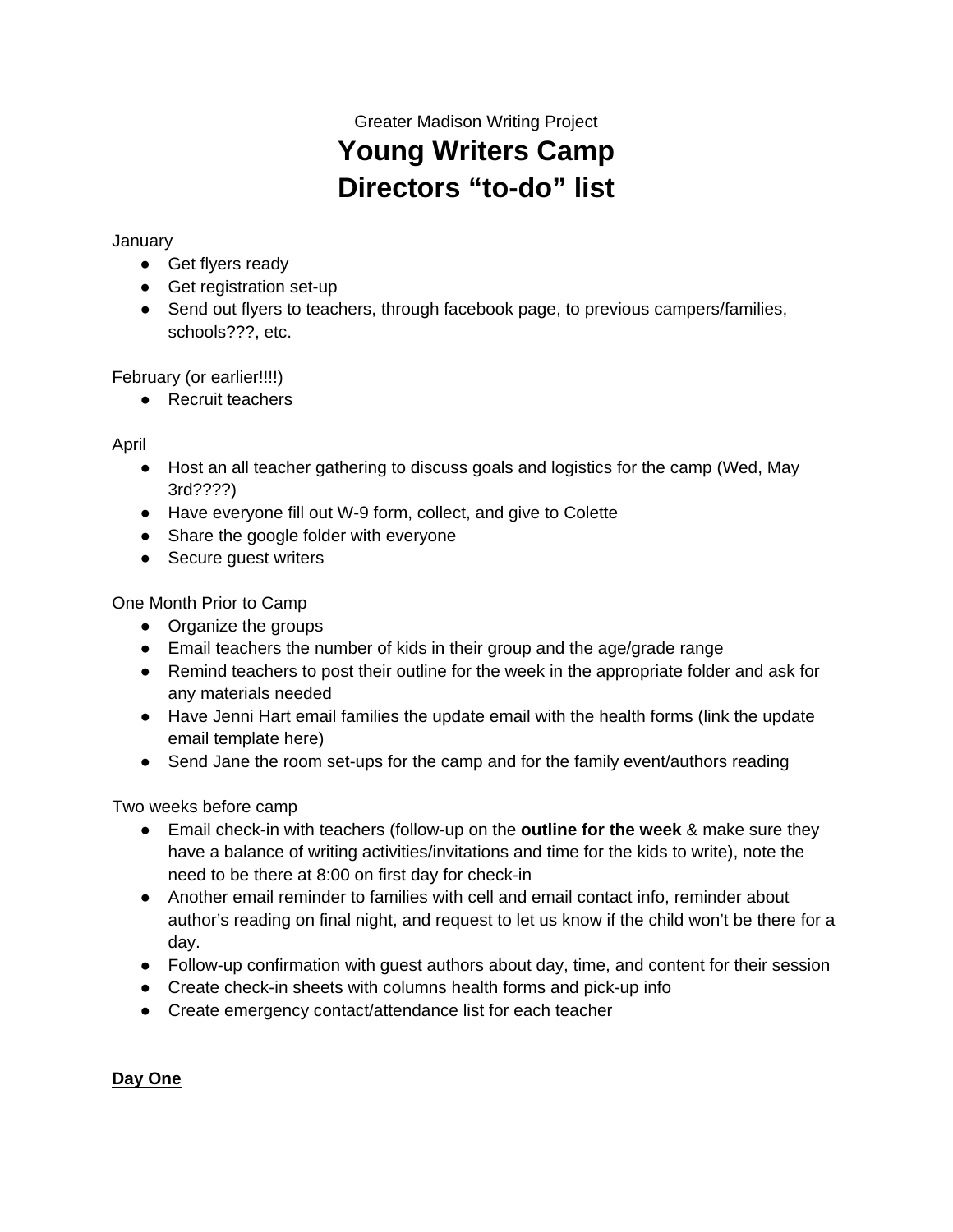- Send note home with kids with my cell and email, reminder about author's reading on Thursday night, and request to let us know if the child won't be there for a day.
- Make sure all health forms that have been sent are printed.
- Check off students as they bring in health forms.
- Double check at registration how child is getting home.
- Copy health forms for any student who has allergies or anything else that a teacher would need to be aware of.
- Have kids fill out quest authors request ASAP
- Create daily sign-out sheet ASAP and hand to each teacher by lunch time
- Organize guest author visits
- Email guest authors with an update on approximate number of kids, grades, and any changes to schedule
- Meet with teachers at end of day to cover logistics for second day
- Get group picture of each group

#### **Day Two**

- Have a copy of matrix for where kids belong for guest authors for each teacher.
- Print, cut apart, hand out list order of guest authors to kids (teachers tape to notebook).
- Assign teachers to a guest author.
- Assign locations for guest authors.
- Meet with teachers at the end of the day to discuss what needs to be done over the course of the final two days (revised pieces for anthology & reading, practice reading of whatever will be read at family night, work on pieces started with authors, balancing structured activities and time for kids to work on choice writing)
- Write thank you cards for guest authors, have kids sign and write a note on one card, mail cards out

## **Wednesday**

- End of day: Hand out t-shirts and have kids wear the next day
- Make decision about where to have the reading and communicate to Jane (if applicable)

## **Thursday**

- Get group pic of each group in camp shirts
- Have students complete [surveys/evaluation](https://docs.google.com/document/d/1MALkwXR_xTlEVA6a-m6BXiJpm-TDvyg63DcIZERmRrk/edit?usp=sharing) at lunch time
- Reminder note about 6:30 family event
- Copy or type final pieces for anthology with first and last name
- If there is a drawing, it must be on plain paper
- Have kids put a sticky note on their notebook for the piece they want to read that night, collect the journals/notebooks before kids leave for afternoon, give to them at reading, and have them take them home after reading.

## **After Camp**